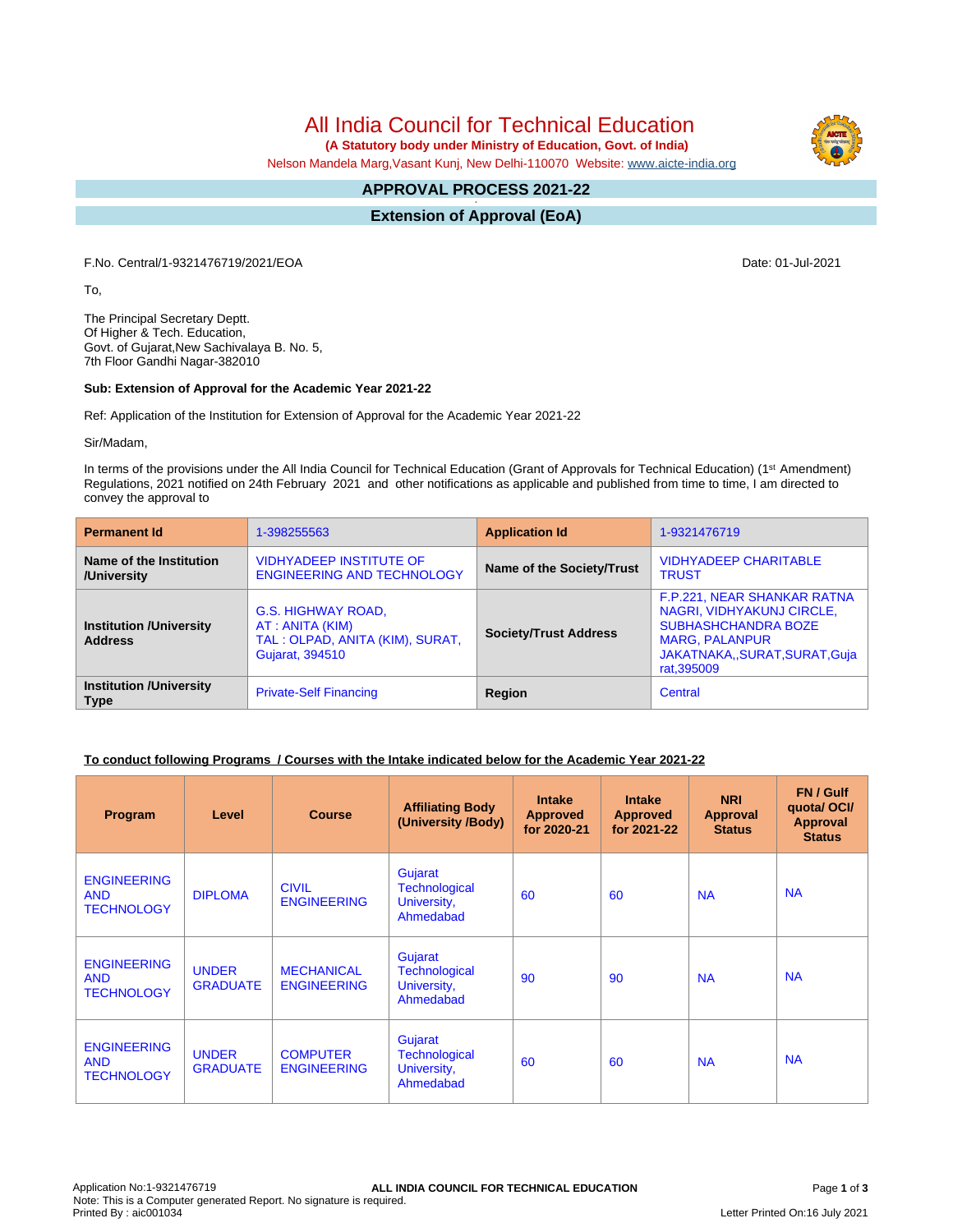| <b>ENGINEERING</b><br><b>AND</b><br><b>TECHNOLOGY</b> | <b>UNDER</b><br><b>GRADUATE</b> | <b>CIVIL</b><br><b>ENGINEERING</b>      | Gujarat<br><b>Technological</b><br>University,<br>Ahmedabad | 90 | 90 | <b>NA</b> | <b>NA</b> |
|-------------------------------------------------------|---------------------------------|-----------------------------------------|-------------------------------------------------------------|----|----|-----------|-----------|
| <b>ENGINEERING</b><br><b>AND</b><br><b>TECHNOLOGY</b> | <b>DIPLOMA</b>                  | <b>MECHANICAL</b><br><b>ENGINEERING</b> | Gujarat<br><b>Technological</b><br>University,<br>Ahmedabad | 60 | 60 | <b>NA</b> | <b>NA</b> |
| <b>ENGINEERING</b><br><b>AND</b><br><b>TECHNOLOGY</b> | <b>DIPLOMA</b>                  | <b>ELECTRICAL</b><br><b>ENGINEERING</b> | Gujarat<br><b>Technological</b><br>University,<br>Ahmedabad | 60 | 60 | <b>NA</b> | <b>NA</b> |
| <b>ENGINEERING</b><br><b>AND</b><br><b>TECHNOLOGY</b> | <b>UNDER</b><br><b>GRADUATE</b> | <b>ELECTRICAL</b><br><b>ENGINEERING</b> | Gujarat<br>Technological<br>University,<br>Ahmedabad        | 90 | 90 | <b>NA</b> | <b>NA</b> |

### **Course(s) Applied for Closure by the Institution for the Academic Year 2021-22**

| <b>Program</b>                                        | Level                           | <b>Course</b>                                         | <b>Affiliating Body</b><br>(Univ/Body)               | <b>Course Closure Status</b> |
|-------------------------------------------------------|---------------------------------|-------------------------------------------------------|------------------------------------------------------|------------------------------|
| <b>ENGINEERING</b><br><b>AND</b><br><b>TECHNOLOGY</b> | <b>UNDER</b><br><b>GRADUATE</b> | <b>ELECTRONICS &amp;</b><br><b>COMMUNICATION ENGG</b> | Guiarat<br>Technological<br>University,<br>Ahmedabad | Approved                     |

### **It is mandatory to comply with all the essential requirements as given in APH 2021-22 (Appendix 6)**

The Institution/ University is having the following deficiencies as per the online application submitted to AICTE (self-disclosure based) and the same shall be complied within Six Months from the date of issue of this EoA

| Deficiencies* Noted (based on Self Disclosure) |
|------------------------------------------------|
| Tutorial Room.                                 |
| Additional Workshop.                           |
| Drawing Hall.                                  |
| Workshop.                                      |
| Laboratory.                                    |

**\***Please refer Deficiency Report for details